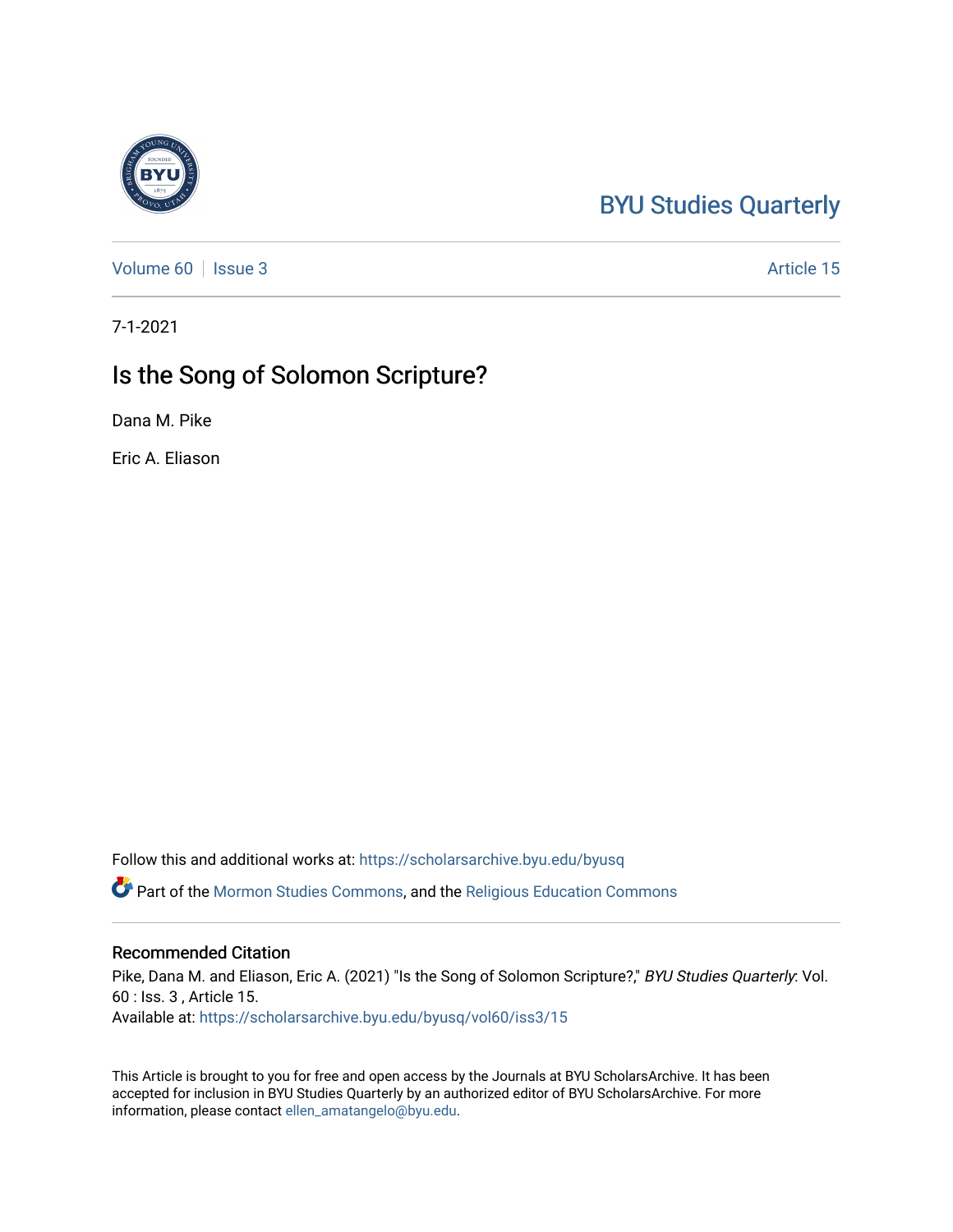## **Is the Song of Solomon Scripture?**

*Dana M. Pike and Eric A. Eliason*

**M**any Latter-day Saint youth may have had their first exposure to the Song of Solomon in seminary or on a mission. "Tear it out of your Bible," "Staple the pages together," or "Write 'DO NOT READ' on the title page with your red scripture marker!" are variants of stories passed on about what seminary teachers or mission presidents have advised. Since such sensational admonitions are almost guaranteed to pique teenagers' curiosity, they are presumably more alive in student rumors than in the actual practice of seminary and institute instructors or mission leaders. Such stories may be reactions to Bruce R. McConkie's oft-quoted evaluation of the Song of Solomon as "biblical trash," akin to verbal pornography.<sup>1</sup> Yet nearly twenty years earlier Spencer W. Kimball had approvingly cited a verse from the Song of Solomon in an address entitled "Love vs. Lust": "For love is strong as death; jealousy is cruel as the grave: the coals thereof are coals of fire" (Song  $8:6$ ).<sup>2</sup> With such variant considerations of the Song, it is easy to see how Latter-day

<sup>1.</sup> Elder Bruce R. McConkie stated in a 1984 address to Latter-day Saint religious educators that "the Song of Solomon is biblical trash—it is not inspired writing." Bruce R. McConkie, "The Bible, a Sealed Book," in *Supplement: Symposium on the New Testament 1984* (Salt Lake City: The Church of Jesus Christ of Latter-day Saints, 1984), 3; also available as Bruce R. McConkie, "The Bible: A Sealed Book," in *Teaching Seminary: Preservice Readings* (Salt Lake City: The Church of Jesus Christ of Latter-day Saints, 2004), 127. Although McConkie was a Church Apostle at the time, his pronouncement is short of an official Church statement on the status of the Song.

<sup>2.</sup> Spencer W. Kimball, "Love vs. Lust," Brigham Young University devotional, January 5, 1965, accessed May 20, 2021, <https://speeches.byu.edu/talks/spencer-w-kimball/love-vs-lust/>.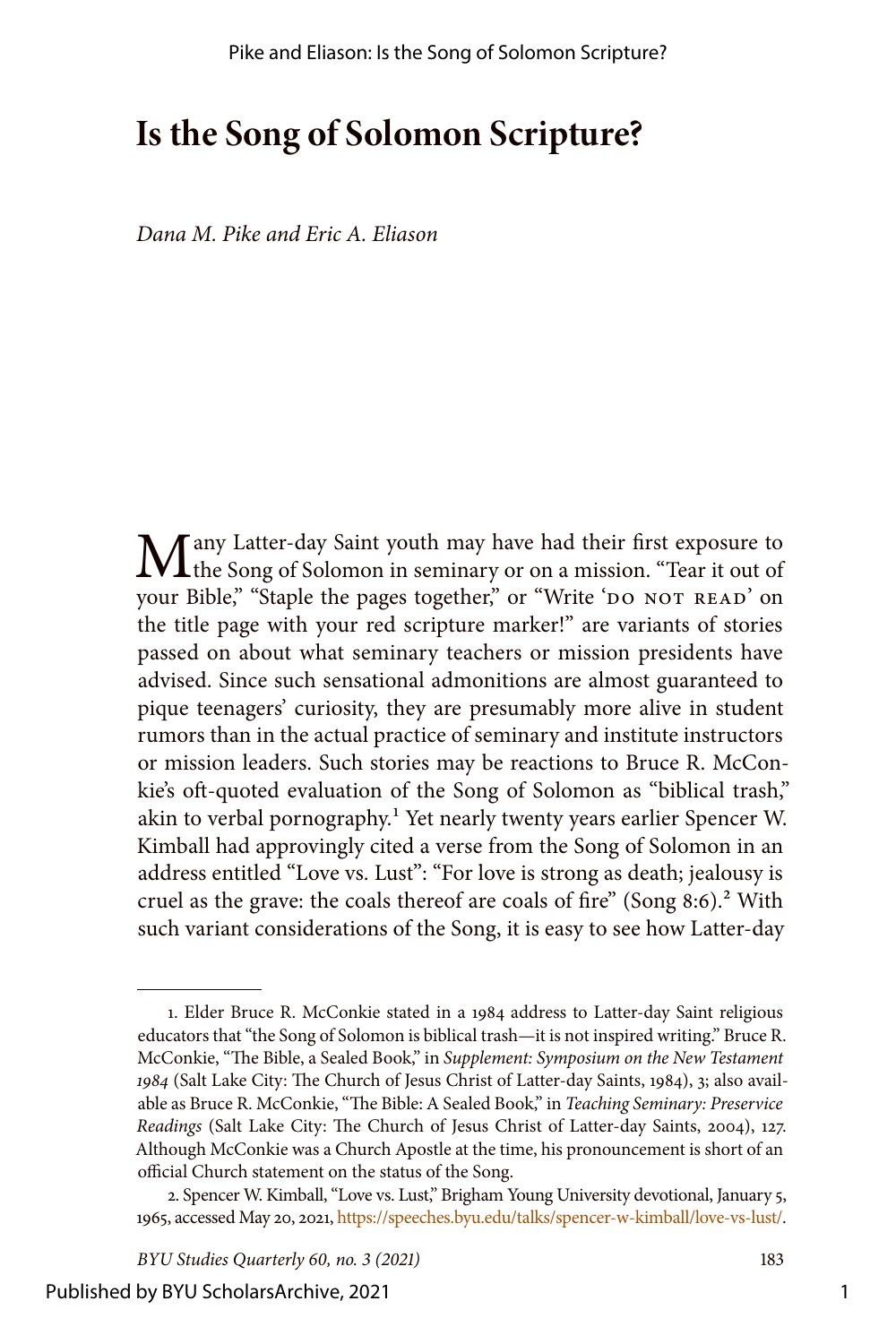Saints might wonder about the Song's proper place in the canon of the restored Church.

To sort this out, it may helpful to look at the Song's origin, content, and reception history. The Song of Solomon, now commonly called the Song of Songs (based on the opening phrase of the book), has been part of Jewish and Christian Bibles for about two thousand years. It primarily consists of words expressed between a male and female lover, metaphorically and suggestively describing and delighting in the joys of nature, each other's bodies, and their physical attraction to each other. Although traditionally attributed to Solomon, most scholars reject Solomonic authorship, and even the Bible Dictionary of The Church of Jesus Christ of Latter-day Saints calls this "doubtful."3 In reality, we do not know *who* composed this text, nor *when* it was produced. Suggested dates for the Song's composition range from the tenth to the third centuries BC, but most scholars favor the later end of that span. Nor has there been unity of opinion on whether the Song originated as one composition or is a compilation of originally independent songs.<sup>4</sup> Currently, most scholars view the Song as ancient Israelite love poetry that did not originate as sacred literature. This is because it lacks a religious focus, does not clearly contain the name of God, and shares several characteristics with other ancient Near Eastern love poetry, especially examples from Egypt.<sup>5</sup>

Although at the time of Jesus there was a core of Israelite/Jewish books that were considered authoritative for all Jews (the Law and the Prophets, and some of the Writings; compare with Luke 24:44), uniformity had not yet been attained regarding all the books that eventually came to be viewed as canonical (authoritative for and binding upon all believers). The limited available evidence suggests that widespread acceptance of the Song as scripture was not achieved until the early second century AD, with Christian acceptance coming after that.

<sup>3.</sup> Bible Dictionary, in *The Holy Bible* (Salt Lake City: The Church of Jesus Christ of Latter-day Saints, 2013), s.v. "Song of Solomon," 730.

<sup>4.</sup> For a somewhat expanded treatment of the content of this essay, with references to other secondary literature, see Dana M. Pike, "Reading the Song of Solomon as a Latter-day Saint," *Religious Educator* 15, no. 2 (2014): 91–113, [https://rsc.byu.edu/archived/](https://rsc.byu.edu/archived/re-15-no-2-2014/reading-song-solomon-latter-day-saint) [re-15-no-2-2014/reading-song-solomon-latter-day-saint](https://rsc.byu.edu/archived/re-15-no-2-2014/reading-song-solomon-latter-day-saint).

<sup>5.</sup> Antonio Loprieno, "Searching for a Common Background: Egyptian Love Poetry and the Biblical Song of Songs," in *Perspectives on the Song of Songs,* ed. Anselm C. Hagedorn (Berlin: De Gruyter, 2005), 105–35.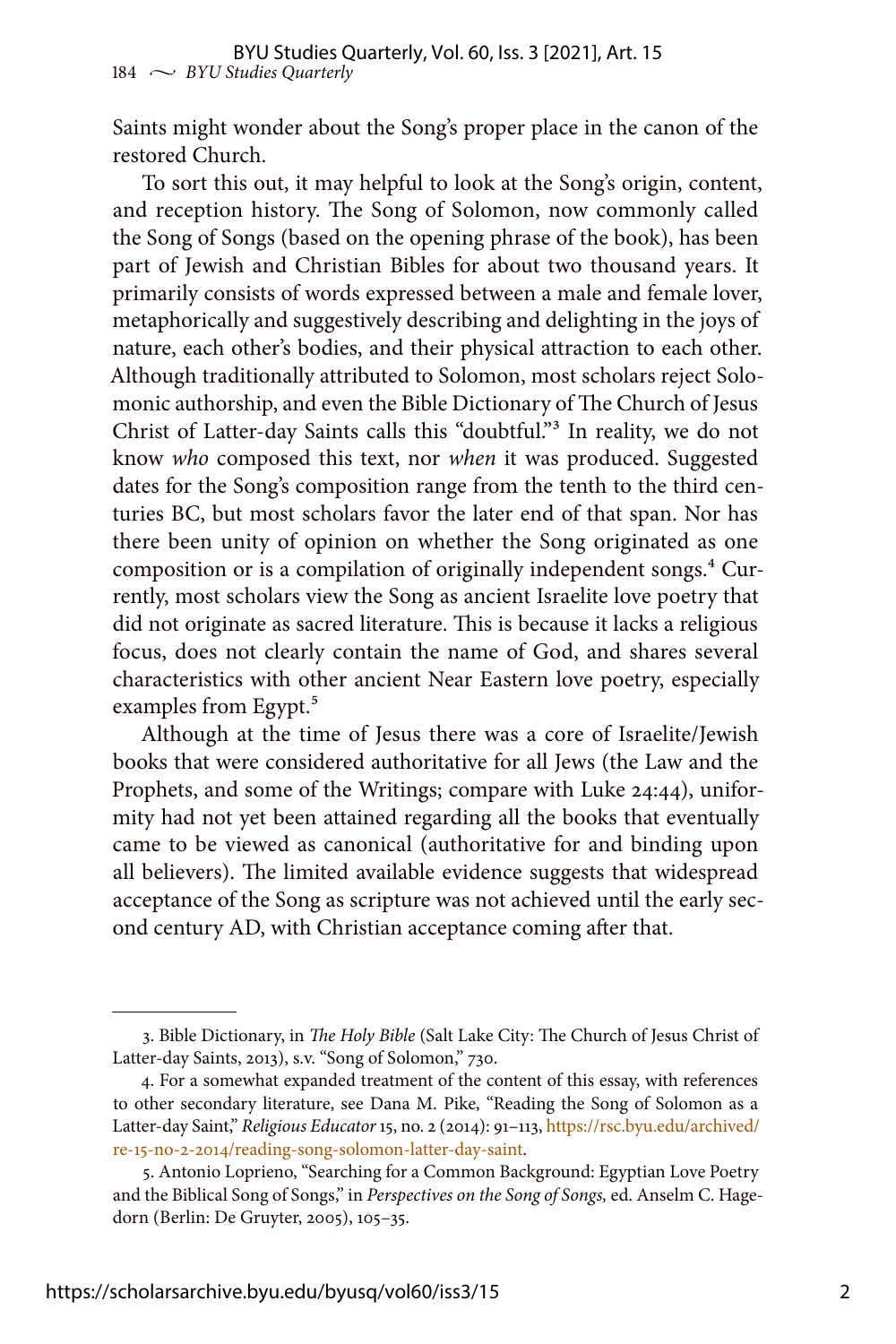Historically, most Jews and Christians have interpreted this book as an allegory in which the male lover was understood to represent Yahweh/ Jehovah or Jesus Christ, with the female representing Israel, the Christian church, or the individual human soul. The Song thus represented their love and reciprocal desire for each other. It is not clear whether this allegorical approach with its spiritual focus preceded and allowed for the Song's inclusion in the biblical canon (probably) or whether the allegorical-spiritual approach to the book arose later to justify its place in the canon (it certainly provided ongoing justification). James Kugel claims that anciently—when allegorical responses were taken much more seriously than they are today—the Song was drawn into the canon not because *it* was inspired, but by the force of its *interpretation* coming to be seen as inspired by God.<sup>6</sup> One factor that likely influenced this interpretation is the husband-wife motif utilized in several prophetic books in the Old Testament, in which Yahweh/Jehovah (the husband) is bound by covenant to Israel (his wife). This motif continues in modified form in the New Testament, with Jesus as the bridegroom and Christians collectively as his bride.<sup>7</sup>

However, not everyone in the past two millennia has been persuaded by this allegorical approach to the Song. So, in at least a limited way, Latter-day Saints stand in a long tradition of wondering about the Song of Solomon's scriptural status. And if the question is reframed from "Is it scripture?" to "Is it appropriate for young unmarried people to read?" then Bruce R. McConkie would find himself in good ancient company not only on the Song of Songs, but other scriptural books as well, especially Ezekiel.<sup>8</sup> The canonical form of the Song itself may anticipate the

<sup>6.</sup> James L. Kugel, *How to Read the Bible: A Guide to Scripture Then and Now* (New York: Free Press, 2007), 493–518.

<sup>7.</sup> See, for example, Isaiah 54:5–6; Jeremiah 6–14; Hosea 2:19–20; Matthew 25:1–13; Ephesians 5:25–32; Revelation 19:7–9; 21:2, 9 (in Revelation 21, the future holy Jerusalem and its inhabitants are depicted as the bride).

<sup>8.</sup> In a similar vein, the early Church father Origen reported that Jewish traditions warn against reading too early in one's spiritual development the first few chapters of Genesis and Ezekiel's florid, seemingly idolatrously anthropomorphization (Ezek. 1:4–28) and lewd metaphors for Israel's unfaithfulness (Ezek. 16 and 23). But it is not entirely clear whether this rabbinic hesitancy has to do with concerns about youths' general maturity or, specifically, fear of exposing them too early to sexuality. Jerome also believed this to be the case among Jews; however Jewish sources on this are lacking. For an examination of early Christian understandings of ostensibly Hebrew maturitybased Bible reading taboos, see Ed Gallagher, "You Can't Read That Till You're 30!" *Our Beans: Biblical and Patristic Studies, Especially Dealing with the Reception of the Hebrew*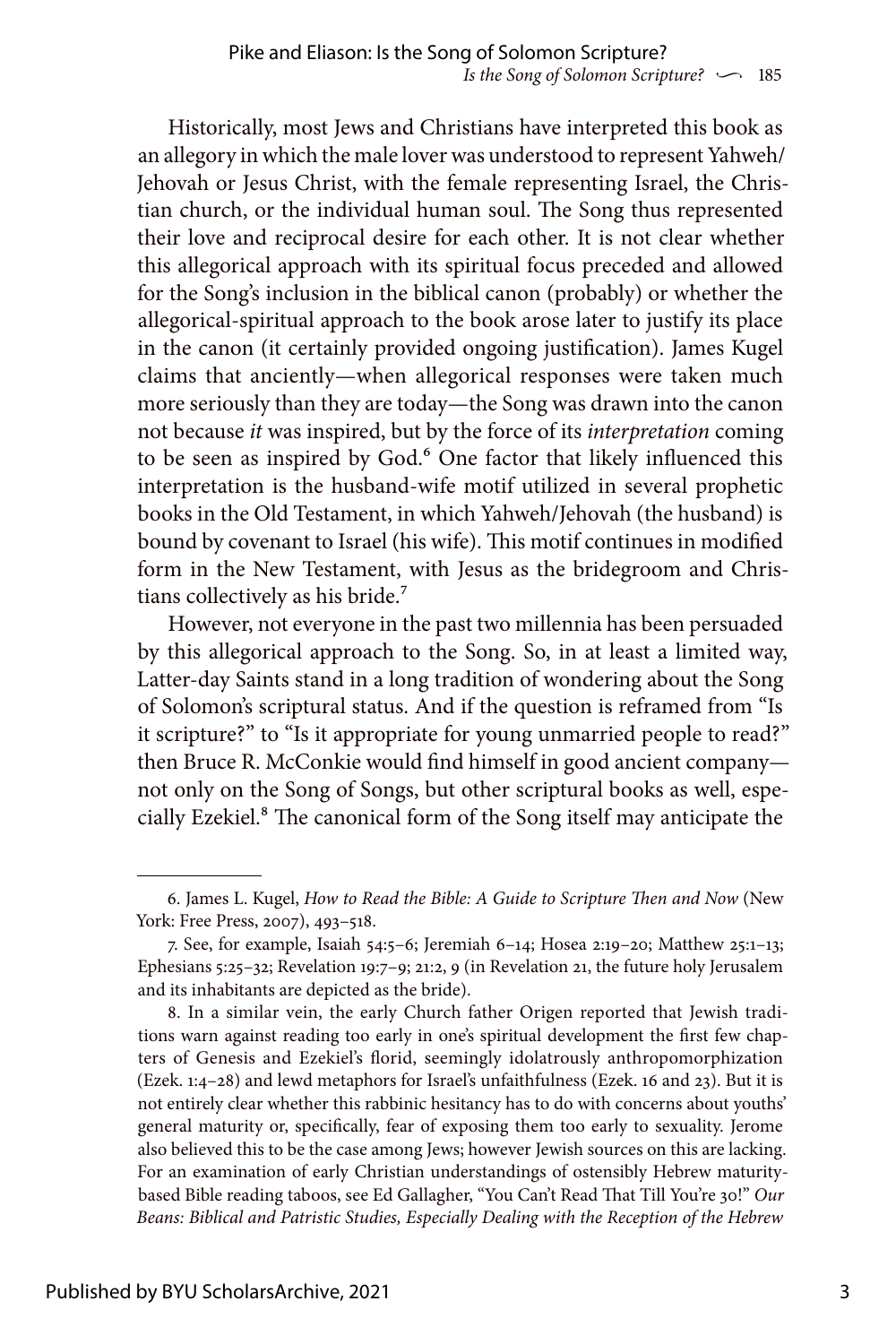dangers of its own reading when it twice counsels not to "awaken or arouse love before its proper time!" (Song  $2:7, 8:4$  ISV).<sup>9</sup> Texts can be restricted because they are holy rather than profane; sexual intimacy is a sin outside of marriage but sacred within. Perhaps the first-century AD Mishnah contributor Rabbi Akiva had something like this in mind when, according to the Mishnah, he sought to refute those who questioned the Song's value and canonicity with, "Heaven forbid that any man in Israel ever disputed that the Song of Songs is holy. For the whole world is not worth the day on which the Song of Songs was given to Israel, for all the Writings are holy and the Song of Songs is the holy of holies."<sup>10</sup>

Despite occasional questions about the Song's canonical status and value, its place in scripture was generally stable until the 1700s, when some Western Bible scholars began to claim that it was not, at least originally, a spiritual representation of the mutual love between God and his people. However, most American religious leaders well into the 1800s still taught that it was. In July 1832, during his divinely directed efforts to provide inspired revisions to the biblical text (now called the Joseph Smith Translation, JST), Joseph Smith claimed, "The Songs of Solomon are not Inspired writings [*sic*]."11 What is lacking from Joseph Smith and from his contemporaries is any indication of the reason for this pronouncement.<sup>12</sup> There has never been any official Church explanation of Joseph Smith's comment or of the Church's continuing view of

11. Scott H. Fahlring, Kent P. Jackson, and Robert J. Matthews, eds., *Joseph Smith's New Translation of the Bible: Original Manuscripts* (Provo, Utah: Religious Studies Center, Brigham Young University, 2004), 785. See 70–72 for the dating of the various portions of JST OT Manuscript 2. Note that previous printings of the Latter-day Saint Bible Dictionary contained an incorrect variation of this quotation. However, this is corrected in the current (2013) edition. See Bible Dictionary, s.v. "Song of Solomon."

12. The purpose of the plural "Songs of Solomon" in this JST statement is not known, if indeed it was intended to convey something specific. Perhaps Joseph Smith believed this song to be a composite of several songs, hence his use of the plural.

*Bible in Early Christianity* (blog), February 5, 2015, [http://sanctushieronymus.blogspot](http://sanctushieronymus.blogspot.com/2015/02/you-cant-read-that-till-youre-30.html) [.com/2015/02/you-cant-read-that-till-youre-30.html](http://sanctushieronymus.blogspot.com/2015/02/you-cant-read-that-till-youre-30.html).

<sup>9.</sup> We have admittedly cherry-picked the translation here. Many translations now read essentially like this International Standard Version (ISV) quote, but a few others, including the King James Version (KJV), render the abstract Hebrew form *h'hbh* as suggesting letting *the lover,* rather than *love itself,* sleep until he or she is done sleeping. For a concise review of the translation issues involved here, see, for example, NET Notes, s.v. Song 2:7, n. 29.

<sup>10.</sup> Mishnah Yadayim 3:5; Herbert Danby, *The Mishnah: Translated from the Hebrew with Introduction and Brief Explanatory Notes* (Peabody, Mass.: Hendrickson, 2012).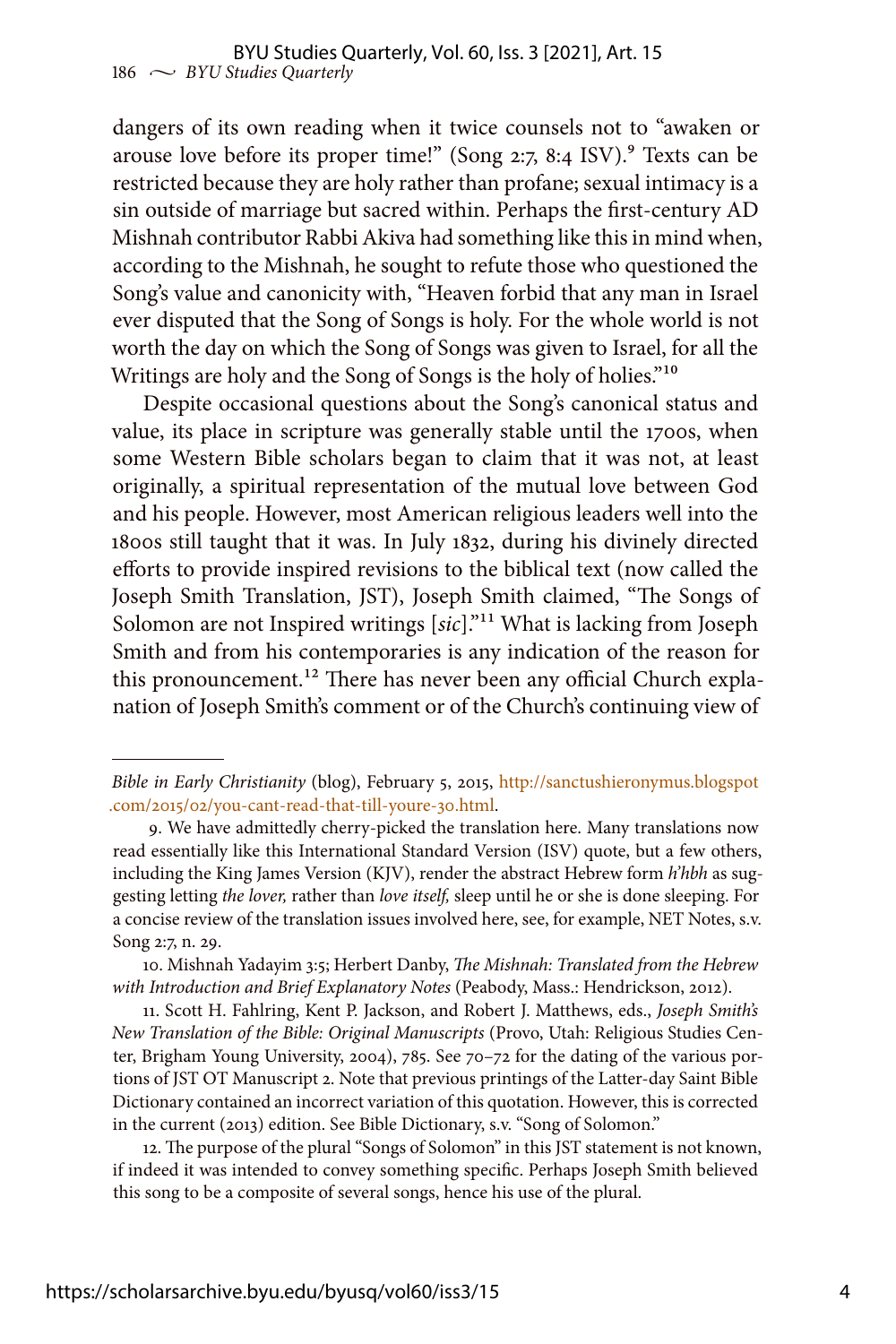the Song, although one could postulate it has something to do with the sensual tone of the composition.

Deciphering the possible significances of Joseph's JST notation is complicated by the fact that Latter-day Saints have made various references to, and uses of, the Song over the following 140 years. In fact, variations of this phrase from Song 6:10, "fair as the moon, clear as the sun, and terrible as an army with banners," occur three times in the Doctrine and Covenants (5:14; 105:31; 109:73), with the latter two passages dating after the 1832 statement about the Song being "not inspired." Baffled by this, Hyrum M. Smith and Janne M. Sjödahl, in one of the earliest Doctrine and Covenants commentaries, speculated that the uninspired Song was drawing upon some other now lost but truly inspired writing. This speculation resonates nicely with the Restoration theme of lost scripture and neatly preserves both the Song's uninspired status and the legitimacy of its wording being in the Doctrine and Covenants.<sup>13</sup> However, Smith and Sjödahl correctly admit this might be a notion too good to be true and alternately point out that there "is no reason why the Lord could not use [this language from the Song] in a revelation given to the Church in our own day."<sup>14</sup>

The Song of Solomon may also obliquely show up in Joseph Smith's own exegesis as a student of Hebrew under Jewish professor Joshua Seixas (1802–74). Reading the latter's *Manual Hebrew Grammar for the Use of the Beginner*15 may have encouraged Joseph to name his people's place of gathering in Illinois *Nauvoo* from the Hebrew word *navu* (beautiful), occurring in the Bible only in Songs of Solomon 1:10 and Isaiah 52:7.16

Furthermore, there were sporadic but ongoing mentions of the Song in official Latter-day Saint publications, including *Young Women's Journal* (1897–1929), *Improvement Era* (1897–1970), and *Relief Society Magazine* (1915–70). References to and brief quotations from the Song occur in these periodicals in the context of comments on the Joseph Smith

<sup>13.</sup> Hyrum M. Smith and Janne M. Sjödahl, eds., *The Doctrine and Covenants Containing Revelations Given to Joseph Smith, Jr., the Prophet, with an Introduction and Historical and Exegetical Notes,* rev. ed. (Salt Lake City: Deseret Book, 1965), 27–28.

<sup>14.</sup> Smith and Sjödahl, *Doctrine and Covenants,* 28.

<sup>15.</sup> Joshua Seixas, *Manual Hebrew Grammar for the Use of the Beginner* (Andover: Flagg, Gould, and Newman, 1833).

<sup>16.</sup> Val Sederholm, "Joseph Smith's New Translation and the Rejection of the Song of Solomon as 'Inspired Writings,'" *I Began to Reflect* (blog), July 13, 2010, [http://valseder](http://valsederholm.blogspot.com/2010/07/joseph-smiths-new-translation-and.html) [holm.blogspot.com/2010/07/joseph-smiths-new-translation-and.html.](http://valsederholm.blogspot.com/2010/07/joseph-smiths-new-translation-and.html) For further comments on this point, see Pike, "Reading the Song of Solomon," 110 n. 41.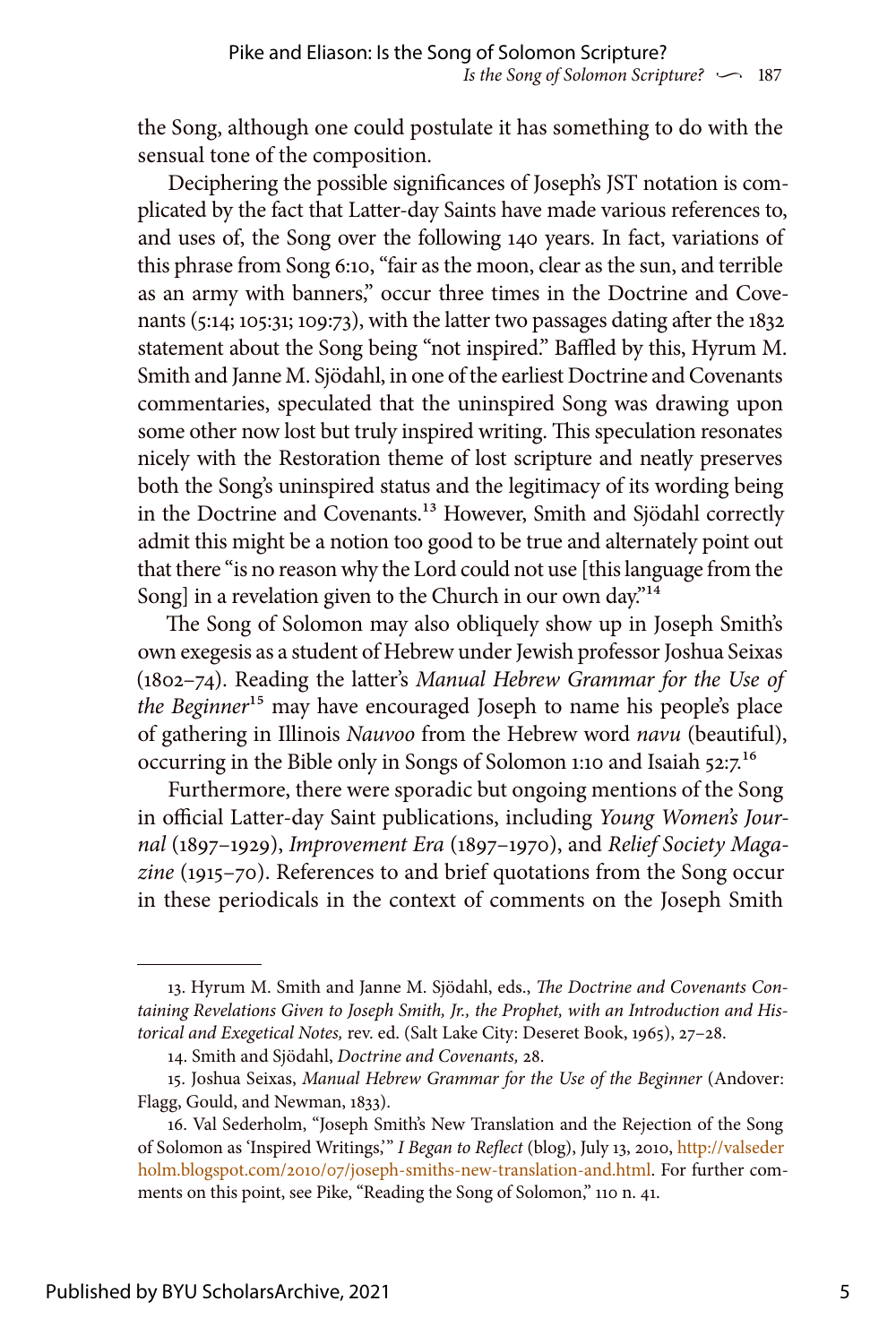Translation, on nature and the beauty of the earth, on literature, on selfimprovement, and on the Bible and its books. For example, the February 22, 1934, edition of the *Latter-day Saints' Millennial Star* (published in England) under the heading "Auxiliary Guide for March" instructs that during the third week of March, the "Opening exercises" of Relief Society should include "selections from Psalms, Proverbs, Ecclesiastes, and the Songs of Solomon read to the class."17 In the April 1959 general conference, Elder Henry D. Taylor observed in his address, entitled "Gratitude,"

Springtime is a glorious time of the year as new life begins to stir and the earth seems to awaken from its long winter nap. An ancient biblical prophet [the author of the Song!] has exclaimed:

"For, lo, the winter is past, the rain is over and gone;

"The flowers appear on the earth; the time of the singing of birds is come, and the voice of the turtle [meaning the turtle dove] is heard in our land." (Song of Sol. 2:11–12.)

This awakening is reminiscent of the death and the resurrection of the Savior and we can appropriately dwell on the great debt of gratitude that we owe him for his atoning sacrifice.<sup>18</sup>

Beginning in 1972, the Church undertook a major initiative to correlate all lesson materials and Church publications.<sup>19</sup> This effort paralleled new access in the 1960s–1970s to the Joseph Smith Translation manuscripts in Independence, Missouri, which are owned by the Community of Christ (then the Reorganized Church of Jesus Christ of Latter Day Saints). This led to the inclusion of notes with certain Joseph Smith Translation readings in the Church's 1979 edition of the Bible. The development of Church correlation and increased official use of the Joseph Smith Translation appear to be major causes for the recent institutional ignoring of the Song of Solomon in official Latter-day Saint publications. Since the 1970s, references to the Song in Church publications and sermons have been very minimal and almost consistently

<sup>17. &</sup>quot;Auxiliary Guide for March," *Millennial Star* 96 (February 22, 1934): 118.

<sup>18.</sup> Henry D. Taylor, "Gratitude," in *One Hundred Twenty-Ninth Annual Conference of The Church of Jesus Christ of Latter-day Saints* (Salt Lake City: The Church of Jesus Christ of Latter-day Saints, 1959), 56, second bracked phrase in original. This address was later published as "Gratitude," *Improvement Era* 62 (June 1959): 446–47.

<sup>19.</sup> See Frank O. May Jr., "Correlation of the Church, Administration," in *Encyclopedia of Mormonism,* ed. Daniel H. Ludlow, 4 vols. (New York: Macmillan, 1992), 1:323–25.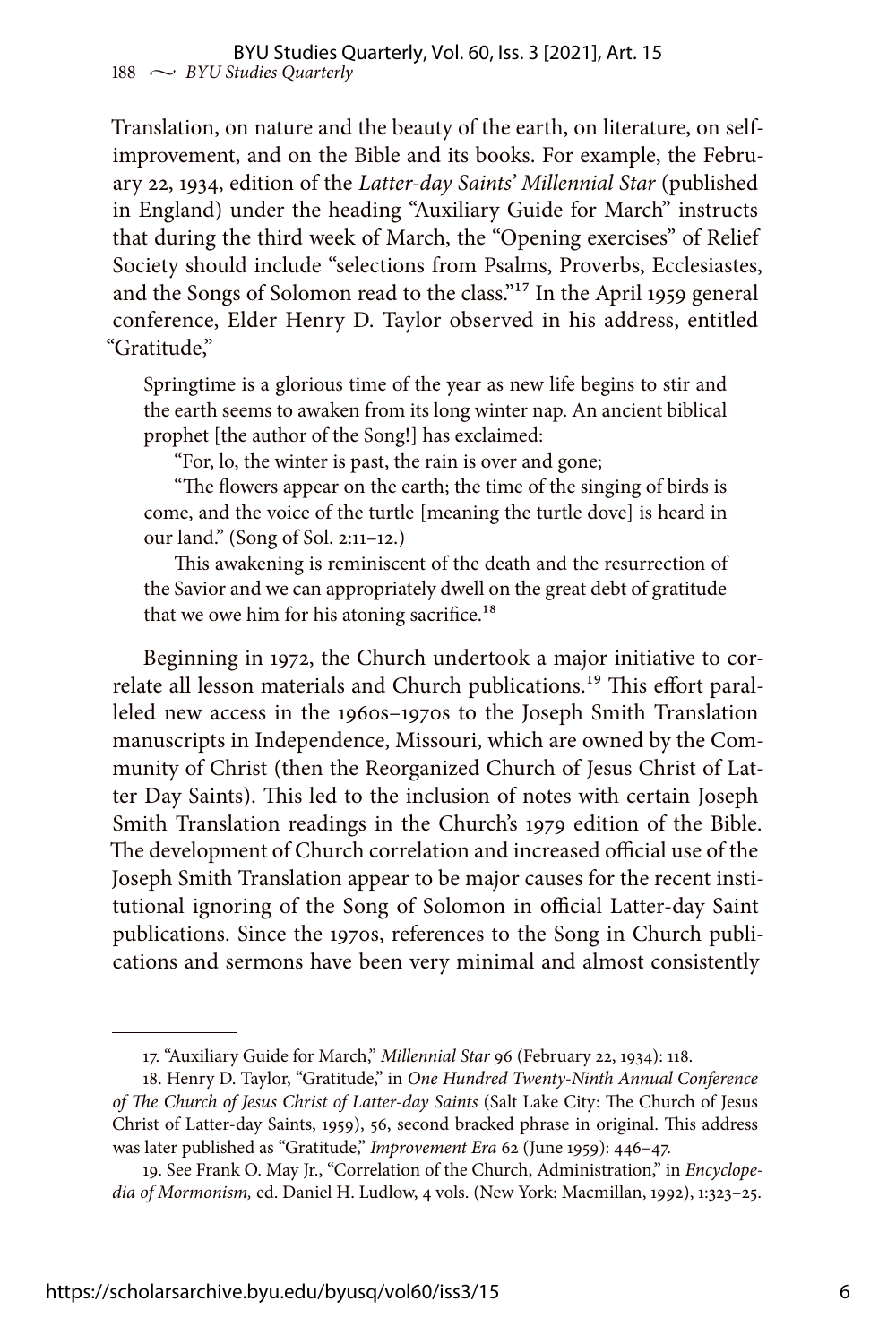impart the Joseph Smith Translation claim that it is "not inspired."<sup>20</sup> (Notably, the Spencer W. Kimball quote in our first paragraph is from before this time.)

However, Latter-day Saints' interest in the Song has not entirely waned. For example, both authors of this essay have published on it elsewhere.<sup>21</sup> And some Latter-day Saints still read and enjoy the Song. For example, Ellis Rasmussen called it "worthwhile to enjoy [for] its beauty as romantic literature, complementary to the other great types of the literature of Israel." He asserts that the Song's identification "as 'not inspired writings' . . . does not negate or depreciate its value as romantic prose and poetry from a very literate people."<sup>22</sup>

Ironically, the Song's dubious status for Latter-day Saints has led to it enjoying a minor but special place among some Latter-day Saints for the curious issues it invites us to ponder. In a religion famous for additions to scripture, how does the institutional marginalization and folk-decanonization<sup>23</sup> of a biblical book also help define what we mean by an open canon? What do we make of Joseph Smith's short, cryptic notation in the JST, mentioned above, and its seeming similarities to the current scholarly consensus? If the Song was uninspired to begin with, why does its distinctive wording show up in several places in modern revelation and preaching? What of James Kugel's contention that it is community acceptance into a canonical context and seeing a text's *use* (as much as its creation) as inspired that can make a work of another genre into scripture? Might this enlighten our understanding of the

<sup>20.</sup> Consider the witty observation from Boyd Petersen, "Landscapes of Seduction: Terry Tempest Williams's *Desert Quartet* and the Biblical Songs of Songs," *Interdisciplinary Studies in Literature and Environment* 9, no. 1 (Winter 2002): 92: "that the Song of Songs is erotic love poetry probably would not have concerned [Joseph] Smith since he was not a prude, and, in fact, his teachings imply that sexual love is a divine gift. Whatever his motive was, Smith's short notation has rendered the Song of Songs an impotent text within Mormonism."

<sup>21.</sup> See Pike, "Reading the Song of Solomon," 91–113; Eric A. Eliason, "Biblical Reception in Mormon Folklore," in *Handbook of Biblical Reception in the World's Folklores,* ed. Eric Ziolkowski (Berlin: de Gruyter, forthcoming).

<sup>22.</sup> Ellis T. Rasmussen, *A Latter-day Saint Commentary on the Old Testament* (Salt Lake City: Deseret Book, 1993), 497.

<sup>23.</sup> Our evidence here is anecdotal rather than systematic, but by "folk-decanonization" we mean that virtually every fellow Latter-day Saint with whom we have discussed this chapter is surprised that anyone in our faith tradition regards the Song as a scripture at all. In their minds it is simply not a legitimate part of the Bible.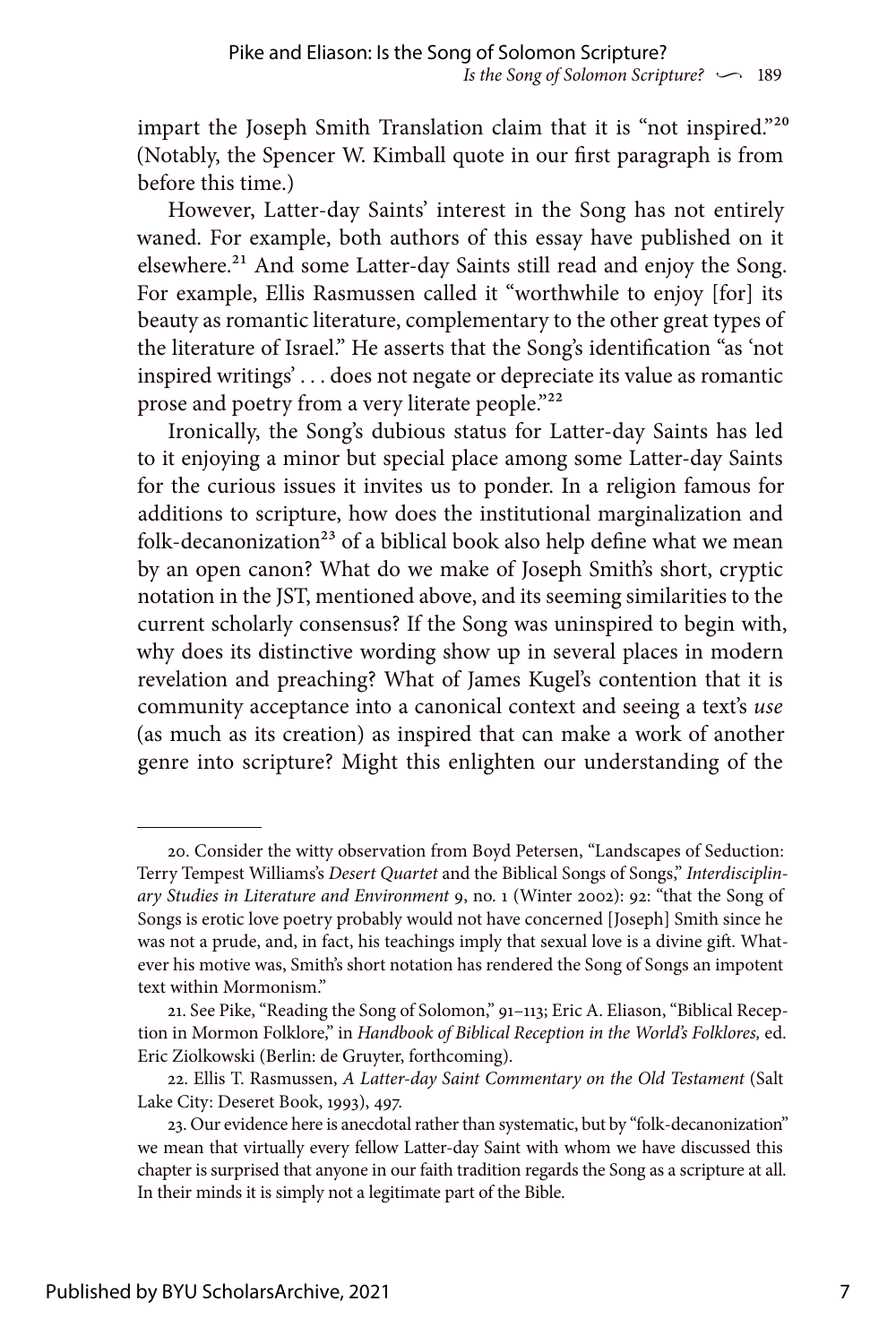Doctrine and Covenants, which contains many "thus sayeth the Lord"– style revelations but also high council meeting minutes (D&C 102), a follow-up letter on a doctrinal matter (D&C 128), a proclamation on rights and government probably penned by Oliver Cowdrey (D&C 134), and an editorial epitaph traditionally but unsurely attributed to John Taylor (D&C 135).<sup>24</sup> Canonization seems to homogenize whatever previous genres a work might have been part of and invites readers to treat all sections equally as revelations, or at least as "scripture."

With the special place of marriage in Latter-day Saint theology and the sacredness of sexual intimacy as underscored by talks like Elder Holland's "Of Souls, Symbols, and Sacraments,"25 the content of the Song of Solomon may be ready for a transformation in Latter-day Saint reception from "scriptural pornography" to an appreciation of the Song, its beauty, and its value in its own right. (Emma Smith's transformation from villain to hero in popular historical consciousness over a few short decades in the mid- to late twentieth century shows such things have happened.)

An avenue for such a reconsideration may have recently opened up. From 1979 to 2012, the Bible Dictionary in the official Latter-day Saint edition of the Bible described the Song of Solomon as "not inspired *scripture.*"26 This paraphrase was an overstatement of Joseph Smith's actual notation and has been quoted frequently over the years, building an inaccurate impression that the Prophet directly claimed the Song was not scripture.<sup>27</sup> Drawing on the critical work done by Joseph Smith Papers scholars, the 2013 scripture revisions restore the Prophet's actual

<sup>24.</sup> For the historical backgrounds of the sections referenced, see "Revelations in Context: The Stories behind the Sections of the Doctrine and Covenants," The Church of Jesus Christ of Latter-day Saints, <https://history.lds.org/section/revelations?lang=eng>.

<sup>25.</sup> Jeffrey R. Holland, "Of Souls, Symbols, and Sacraments," Brigham Young University devotional, January 12, 1988, accessed May 20, 2021, [https://speeches.byu.edu/talks/](https://speeches.byu.edu/talks/jeffrey-r-holland_souls-symbols-sacraments/) [jeffrey-r-holland\\_souls-symbols-sacraments/](https://speeches.byu.edu/talks/jeffrey-r-holland_souls-symbols-sacraments/). This address was delivered when Holland was president of Brigham Young University.

<sup>26.</sup> Bible Dictionary, in *The Holy Bible* (Salt Lake City: The Church of Jesus Christ of Latter-day Saints, 1978), s.v. "Song of Solomon," 776, emphasis added. Interestingly, in the same edition, a note accompanying the first verse of Song of Solomon reads, "The Songs of Solomon are not inspired writings," as found in the actual JST manuscript.

<sup>27.</sup> See, for example, "Enrichment Section G: Hebrew Literary Styles," in *Old Testament Student Manual: Genesis–2 Samuel* (Salt Lake City, Utah: The Church of Jesus Christ of Latter-day Saints, 1980), 303; Robert J. Matthews, "Joseph Smith's inspired translation of the Bible," *Ensign* 2, no. 12 (December 1972): 60–63.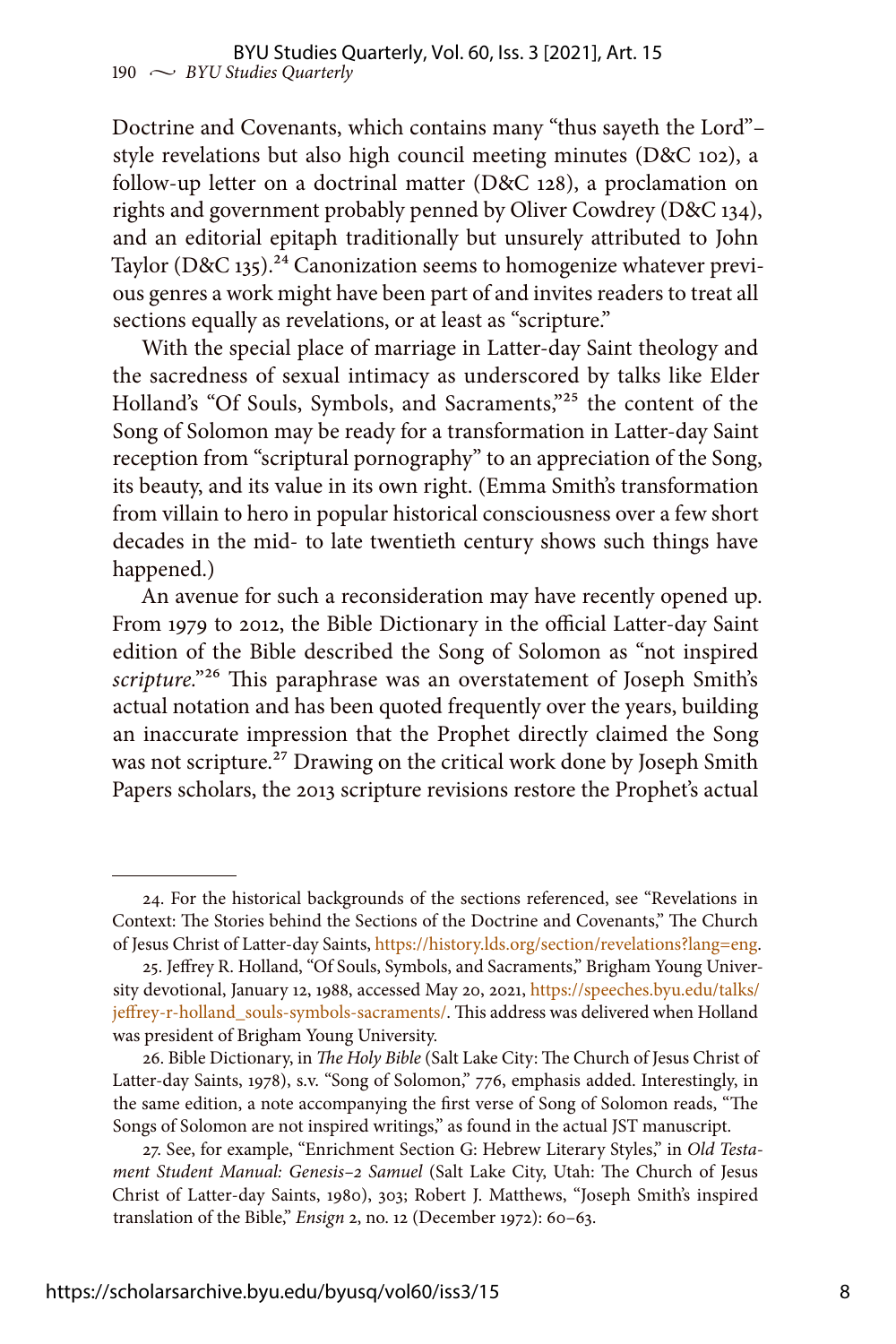wording of "not inspired *writings.*"28 This wording does not touch on canonical status directly but leaves open the possibility that the Song might nonetheless be scriptural—by inclusion in the traditional biblical canon and possibly by inspired interpretation, as James Kugel suggests.

Given this complex reception history as a whole, do Latter-day Saints consider the Song of Solomon scripture? This answer is based in part on the corollary question, What is scripture? The English word "scripture" derives from the Latin form *scriptūra,* "something written," from the verb *scrībere,* "to write." When referring to *the* scriptures, it designates the authoritative writings containing divine words and will, as well as lessons and principles for a faithful life, produced by humans under the direction of the Holy Spirit (see, for example, 2 Pet. 1:20–21). Thus, believing Jews and Christians have historically referred to their written Bible as "scripture" or "the Scriptures." For Latter-day Saints, the canon of "scripture" is larger: the Bible, Book of Mormon, Doctrine and Covenants, and Pearl of Great Price.29 The Song of Solomon is thus *in* Latter-day Saint scripture.

However, Latter-day Saints bring an additional and different perspective to this issue. In 1842, Joseph Smith wrote, "We believe the Bible to be the word of God as far as it is translated correctly" (A of F 1:8). This qualification—"translated correctly"—seems to apply to transmission as well as to strictly translation matters. This provides a basis for understanding Joseph Smith's decade-earlier Joseph Smith Translation claim. "Not inspired" indicates the Song does not contain the Spiritcommunicated divine word, nor is it divinely intended allegory. It is not holy writ. Articles of Faith 1:8 has been used to support the Latter-day Saint belief that some things have been lost from, and corrupted in, the Bible. And this belief has, in turn, been employed to support the contention that the Song does not belong in the Bible, that its canonical status can be rejected. Thus, the spiritual intent of the allegorical interpretations of the Song can be (and have been) institutionally dismissed as authoritative even though they may have some value for some readers.

<sup>28.</sup> Bible Dictionary (2013), s.v. "Song of Solomon," 730, emphasis added.

<sup>29.</sup> Compared to traditional Judaism and Christianity, Latter-day Saints have a larger canon, and one that is open to further additions. Additionally, Latter-day Saints have a further, less explicit concept of scripture. As stated in Doctrine and Covenants 68:4, whatever authorized missionaries, and presumably Church leaders by extension, teach "when moved upon by the Holy Ghost shall be scripture, shall be the will . . . the mind . . . the word . . . [and] the voice of the Lord." This allows for a nonwritten or noncanonical dimension of "scripture."